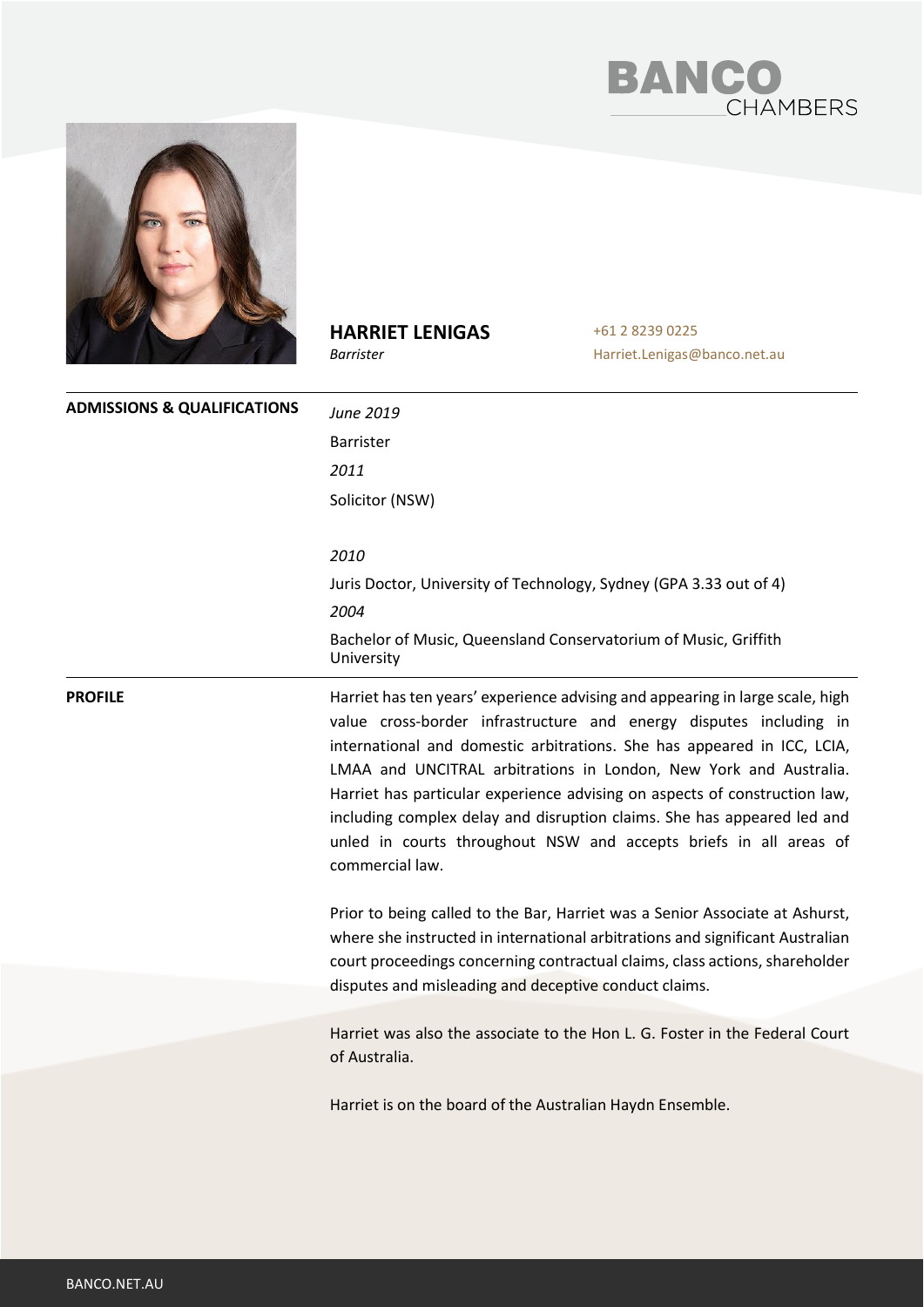

### **SELECTED MATTERS International and Arbitration**

- USD \$60 million London Maritime Arbitration Association (LMAA) arbitration seated in London before a three member tribunal under English law. The arbitration concerned breaches of a long-term coal supply contract. Led by Peter Braham SC and James Hutton. Instructed by Ashurst.
- ICC arbitration seated in New York under New Jersey Law concerning disputes arising out of a distribution agreement. Breach of contract, consumer fraud and CISG claims. Led by Adam Hochroth. Instructed by AF Commercial Lawyers.
- US\$2.8 billion ICC arbitration concerning the construction of an LNG facility. Led by Adam Constable QC (England), Duncan Miller SC and Tim Breakspear. Instructed by DLA and Clyde & Co.
- Acting for the State of South Australia in an ACICA arbitration concerning the construction of the \$2.5 billion new Royal Adelaide Hospital. The claims are in excess of \$800 million. The case concerns defects and complex (global and non-global) delay and disruption claims. Led by Duncan Miller SC, Damian O'Leary and Robert Williams. Instructed by Lipman Karas.
- Expert determination concerning defects in infrastructure operated by a NSW Government State Owned Corporation. Led by Tim Breakspear. Instructed by Norton Rose Fulbright.
- *Formerank Ltd v Luo* [2020] NSWSC 1641. Application seeking injunctive relief and worldwide disclosure orders in support of an international arbitration seated in Hong Kong under HKIAC Rules. Led by Jonathon Redwood SC. Instructed by Clayton Utz.
- Facilitation assistant to the Hon Robert McDougal QC *Lochard Energy & Ors v Energy Australia Investments & Ors* (Supreme Court of Victoria). Facilitating multiple expert conclaves.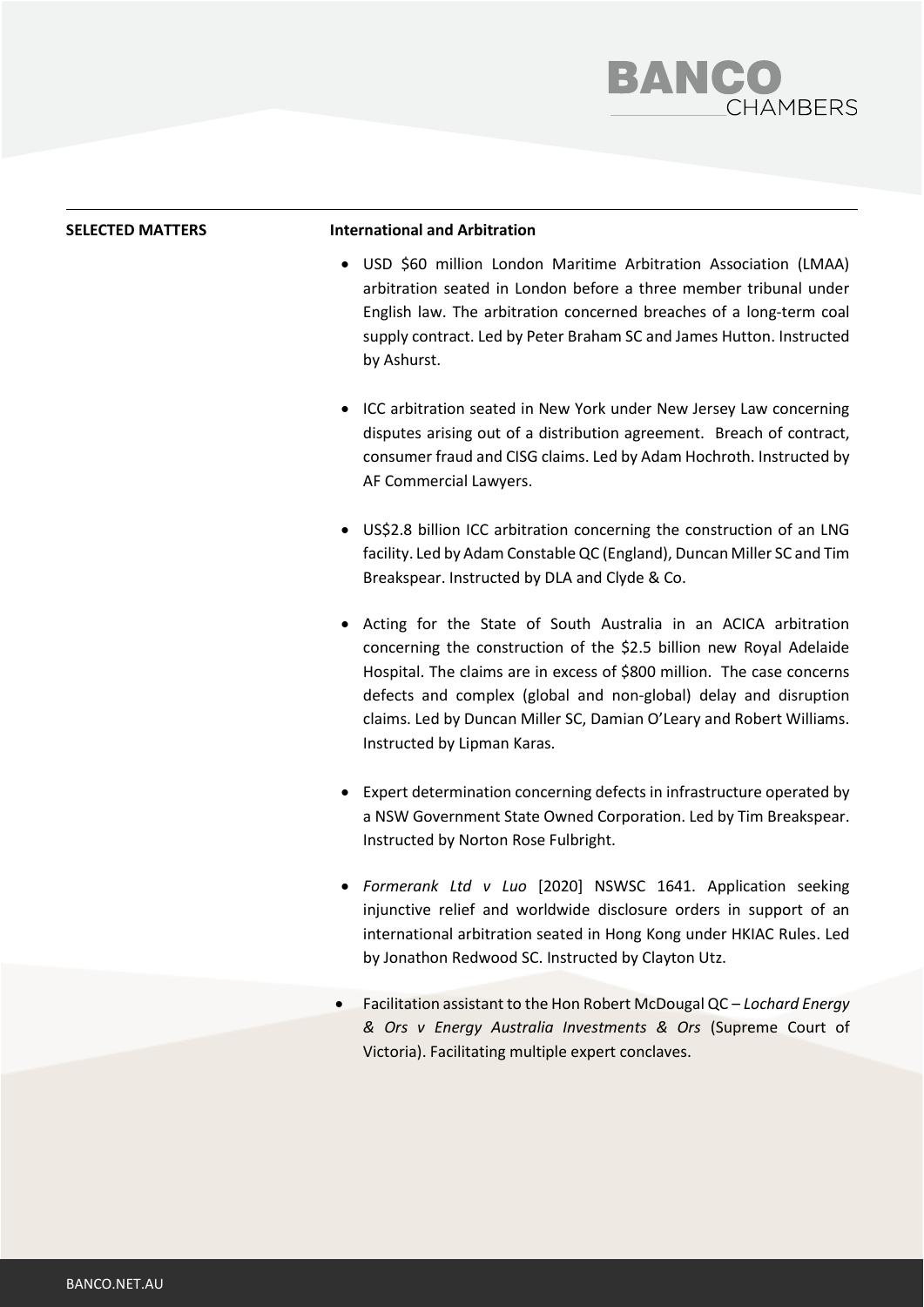

## **Australian court proceedings and select advice work**

- *Man Investments Australia Ltd v Kelly & Anor –* Supreme Court of NSW. Interlocutory injunction. Led by James Lockhart SC. Instructed by Allens Linklaters.
- *Pheasant Wood Pty Ltd v Fulton Hogan* Supreme Court of NSW*.*  Construction and infrastructure - defects and breach of contract. Led by Tim Breakspear. Instructed by Sparke Helmore.
- *Sydney Water Corporation v Durrubbin Water Features –* Supreme Court of NSW. Construction and infrastructure – defects and breach of contract. Led by Tim Breakspear. Instructed by Clayton Utz.
- *CommsChoice Pty Ltd v Workways Australia Ltd –* Supreme Court of NSW. Technology and communications – breach of contract. Led by Nicholas Bender. Instructed by Arnold Bloch Leibler.
- Application for judicial advice pursuant to s 96 of the *Trusts Act 1973* (QLD) with Nicholas Bender.
- *GN Residential Pty Ltd v Robert Bird Group Pty Ltd –* Supreme Court of NSW. Construction and infrastructure. Led by Tim Breakspear. Instructed by Lander & Rogers.
- *Meriton v Owners Corporation SP91965 –* Supreme Court of NSW. Breach of Contract, mistake. Led by CRC Newlinds SC. Instructed by HFW.
- *GAG Kingsley Property Company Pty Ltd v Chief Executive of Subsidence Advisory NSW –* Land and Environment Court of NSW. Judicial review and merits review. Led by James Hutton. Instructed by Sparke Helmore.
- *McAssey & Anor v HoldCo & Ors* Supreme Court of NSW. Privilege dispute and other document production issues. Led by CRC Newlinds SC and Nicholas Bender.
- *Beta ACT Pty Ltd & Ors v FTI Consulting Pty Ltd* ACT Supreme Court. Summary dismissal. Led by Fiona Roughley. Instructed by Norton Rose Fulbright.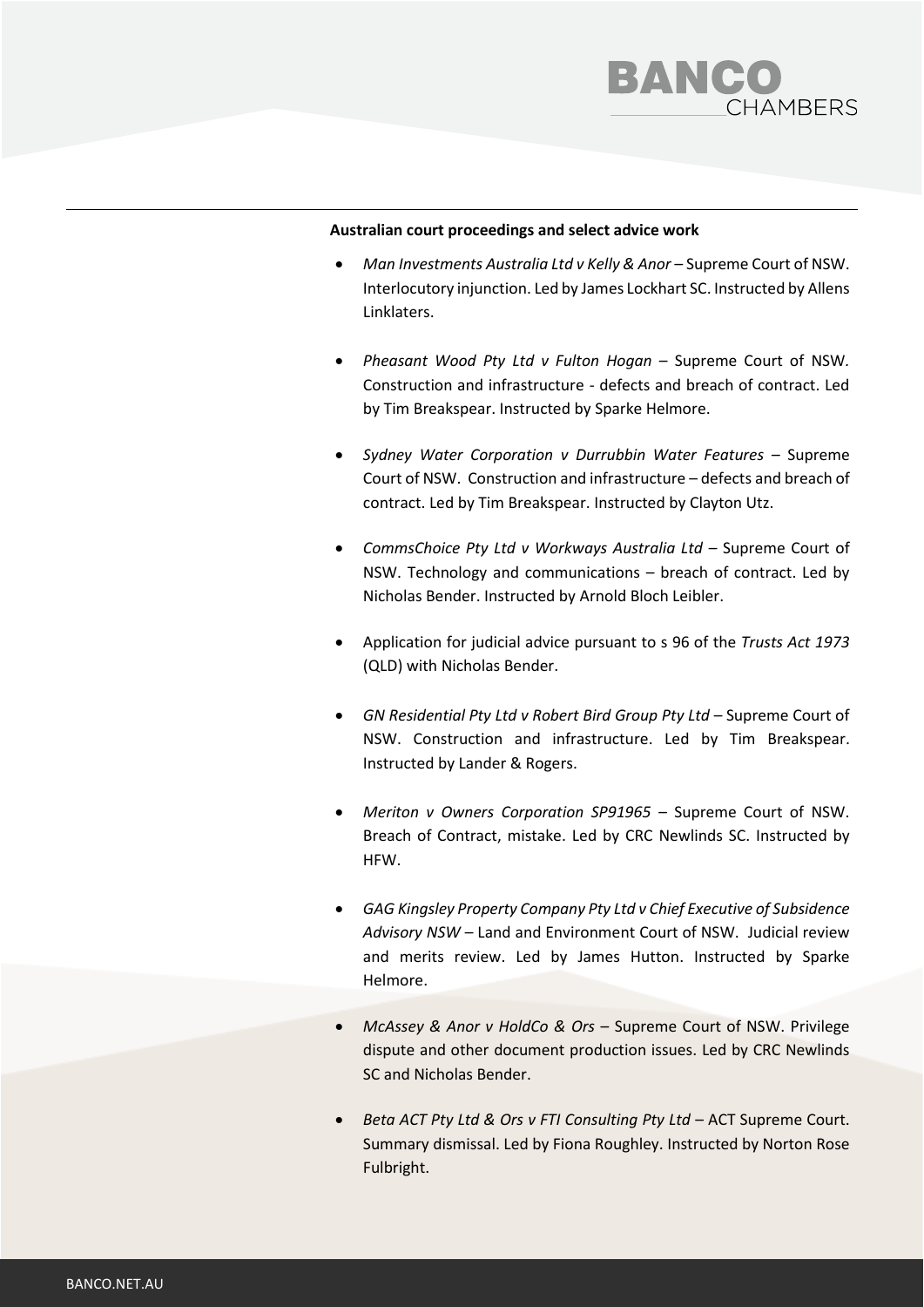

## **Select unled matters**

- *Verizon Connect Australia Pty Ltd v Proactive Drilling Services Pty Ltd –* Local Court. Breach of contract, misleading or deceptive conduct and defects in equipment. Settled after commencement of hearing. Unled.
- Samira Alqastoma v Arcadia Funds Management Pty Ltd District Court of NSW. Summary dismissal and principal negligence proceedings. Unled. Instructed by HFW
- *Tomingley Gold Pty Ltd v Protector*  Supreme Court of NSW. Construction and infrastructure – breach of contract, defects in plant. Unled. Instructed by Allen & Overy.
- *Meriton v Owners Corporation SP81965 & Ors Supreme Court of* NSW. Interlocutory application: joinder of parties under r 6.19 of the UCPR and application to transfer proceedings. Unled. Instructed by HFW.

### **PREVIOUS EXPERIENCE 2011-2019, Ashurst, Senior Associate**

Harriet was a senior associate at Ashurst where she advised and acted for clients in international arbitrations and proceedings in Australian courts.

Yancoal Australia: Acting in Supreme Court proceedings brought by a former subsidiary of Noble Group Limited concerning a \$280 million contractual dispute (with Dr Andrew Bell SC and James Hutton).

Petroleum Joint Venture: Acting for an international petroleum joint venture in an UNCITRAL arbitration against a State for the wrongful cancellation of a petroleum development licence and pipeline licence.

Sub-sea contractor: Acting in an ICC arbitration concerning various construction and contractual disputes relating to construction and installation activities at the Chevron Gorgon and Wheatstone LNG facilities (with Duncan Miller SC and James Hutton).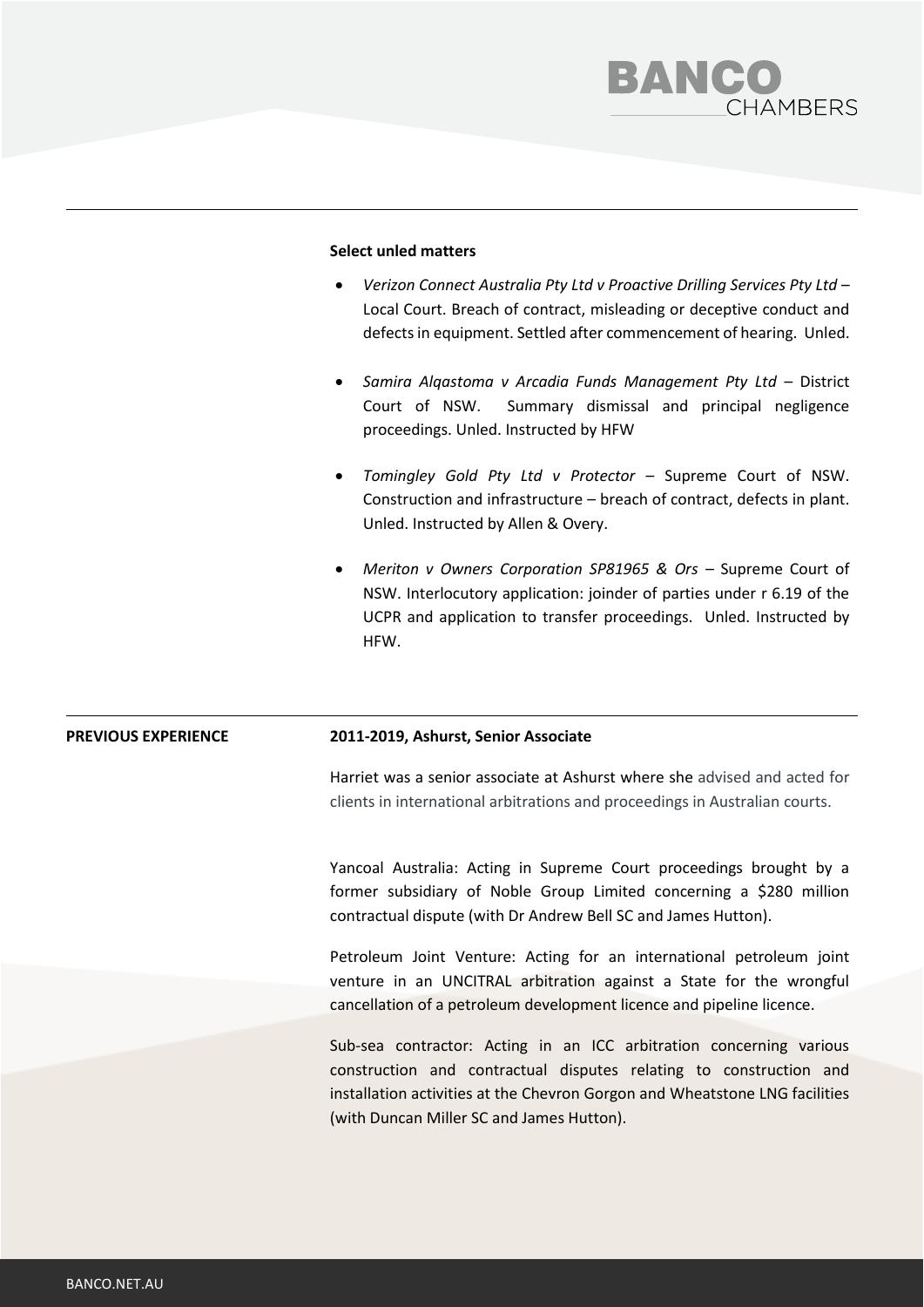

Oil Exploration Company: Acting in a \$50 million arbitration against a rig company for the wrongful termination of a drilling services contract.

Oil Exploration Company: Advising on the implications of the establishment of a maritime boundary between Australia and Timor Leste pursuant to a treaty and the effect of that treaty on certain petroleum exploration and development licences.

Oil and Gas Exploration Company: Acting in an LCIA arbitration seated in London under English law concerning a \$90 million contractual dispute with an off-shore drilling contractor (with Dr Andrew Bell SC and James Hutton).

Major Electricity Producer: Acting in two domestic arbitrations concerning claims for force majeure arising from two successive and catastrophic plant failures. The claimant claimed \$75 million in liquidated damages for failure to supply electricity (with Dr Andrew Bell SC and James Hutton).

Oil Search: Advising on the defence of class action proceedings in the PNG National Court of Justice concerning alleged contamination of a wetland protected by the RAMSAR Convention on Wetlands of International Importance.

WestConnex: Advising in respect of a potential injunction and stop work order foreshadowed by the Environmental Defenders Office concerning WestConnex's obligations to carry out remedial works to the former Alexandria Landfill site after the site was compulsorily acquired (Land and Environment Court of NSW).

Peabody Energy: Advising in respect of potential injunctions and environmental litigation affecting a major coal mine (Land and Environment Court of NSW).

Iron Ore JV: Providing advice in respect of royalty payment disputes.

A major international energy and resources company: Advising in respect of a contractual dispute with the purchaser of mining assets and the risks associated with termination.

Loyal Coal (a subsidiary of Whitehaven Coal): acting for Loyal Coal in Federal Court proceedings brought by the ACCC for bid rigging and anti-competitive conduct concerning the tender process for the award of exploration licences in the Bylong Valley (with Dr Ruth Higgins SC).